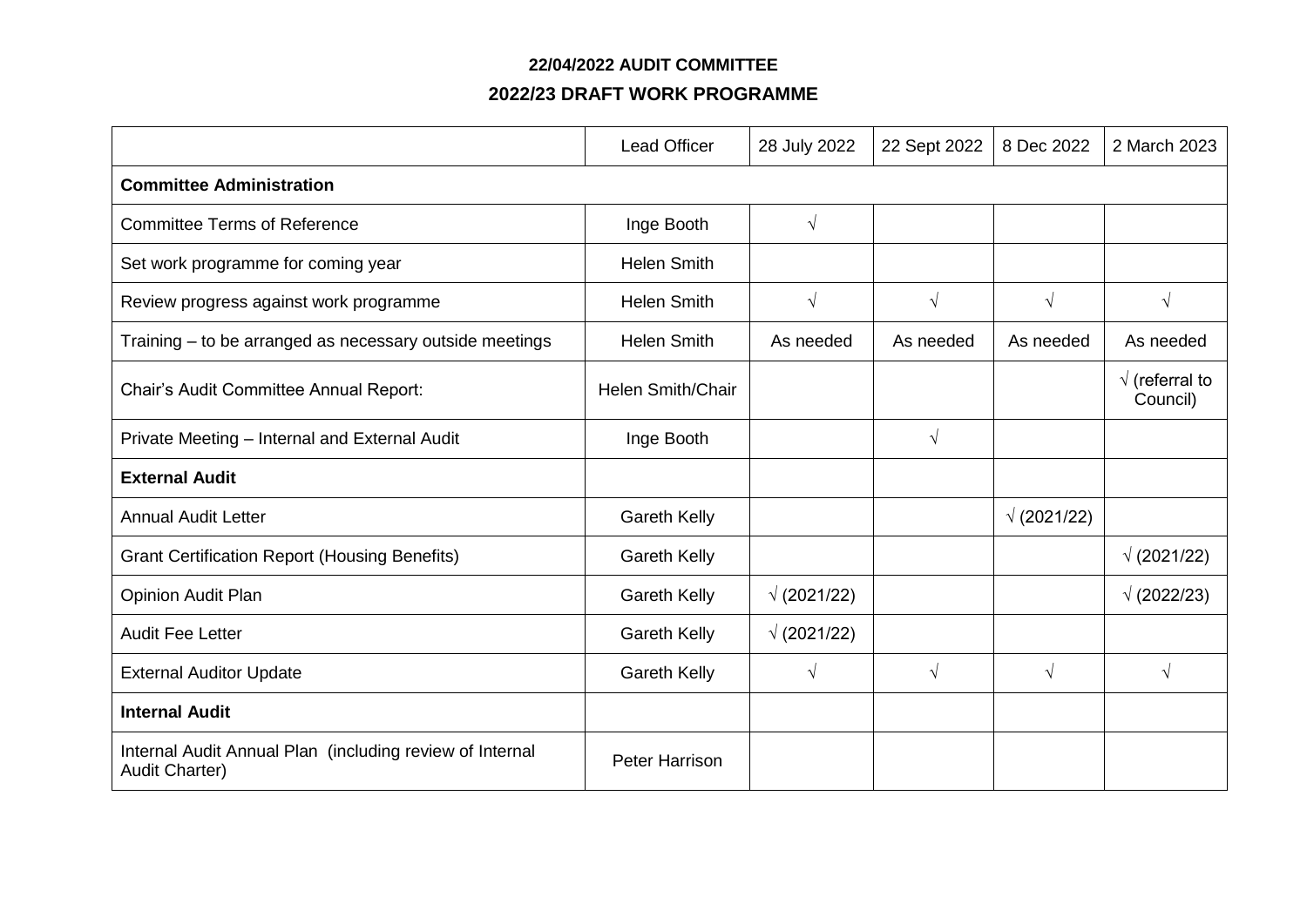### **22/04/2022 AUDIT COMMITTEE**

# **2022/23 DRAFT WORK PROGRAMME**

|                                                                                                                                                   | <b>Lead Officer</b>   | 28 July 2022             | 22 Sept 2022 | 8 Dec 2022 | 2 March 2023       |  |
|---------------------------------------------------------------------------------------------------------------------------------------------------|-----------------------|--------------------------|--------------|------------|--------------------|--|
| Annual Internal Audit Report                                                                                                                      | <b>Peter Harrison</b> | $2021/22\sqrt{ }$        |              |            | 2022/23 $\sqrt{ }$ |  |
| 2022/23 Internal Audit Plan Progress, Individual Internal<br>Audit Reports and Recommendation Follow Up Report                                    | <b>Peter Harrison</b> | $\sqrt{ }$               | $\sqrt{ }$   | $\sqrt{ }$ | $\sqrt{}$          |  |
| Review effectiveness of Internal Audit                                                                                                            | <b>Helen Smith</b>    |                          |              |            | $\sqrt{ }$         |  |
| <b>Accounts</b>                                                                                                                                   |                       |                          |              |            |                    |  |
| Approve the 2021/22 draft Statement of Accounts                                                                                                   | <b>Helen Smith</b>    | $\sqrt{}$                |              |            |                    |  |
| Approve the 2021/22 Statement of Accounts, Annual<br>Governance Statement and Action Plan<br>Sign letter of representation                        | <b>Helen Smith</b>    |                          | V            |            |                    |  |
| 2021/22 Statement of Accounts - Receive external auditor's<br>opinion on Accounts (Audit Findings Report & Financial<br><b>Resilience Report)</b> | <b>Gareth Kelly</b>   |                          | V            |            |                    |  |
| Review Accounting Policies for 2022/23 Statement of<br>Accounts                                                                                   | <b>Claire Read</b>    |                          |              |            | $\sqrt{ }$         |  |
| <b>Regulatory Framework</b>                                                                                                                       |                       |                          |              |            |                    |  |
| Contribute to review of Constitution                                                                                                              | <b>Helen Smith</b>    |                          | $\sqrt{ }$   |            |                    |  |
| Annual Review of Anti-Fraud Policy & Activity                                                                                                     | <b>Helen Smith</b>    | $\sqrt{ }$               |              |            |                    |  |
| Review Whistleblowing Policy (Bi-annual)                                                                                                          | <b>Helen Smith</b>    | $\sqrt{ }$               |              |            |                    |  |
| Review of Performance and Risk Management Framework                                                                                               | Simon McVey           | <b>Reviewed April 22</b> |              |            |                    |  |